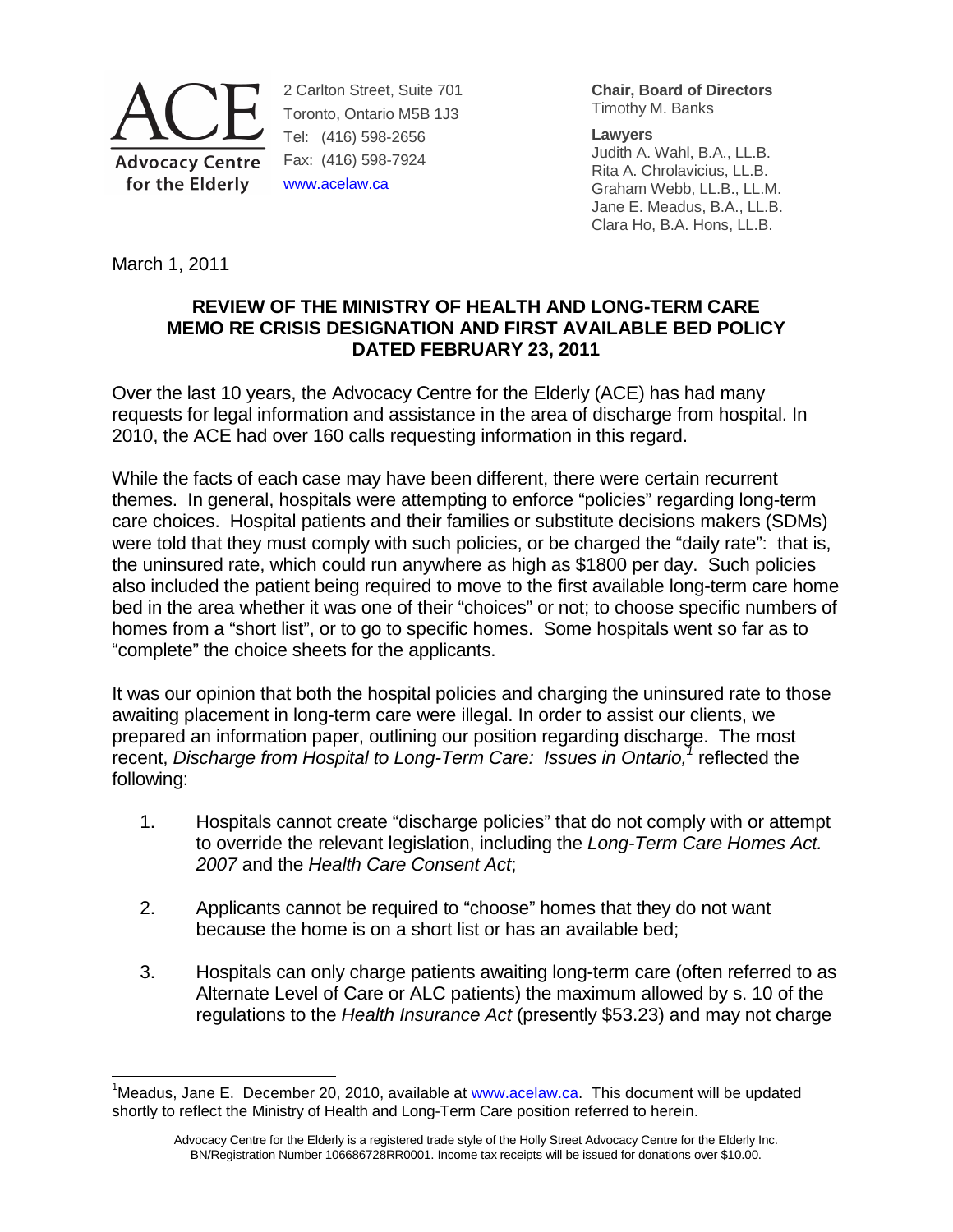the uninsured daily rate; and

4. Crisis designations mean that applicants go to the top of the waiting list for the homes they have chosen and they may choose more than five: it does not mean they have to go to the "first available bed" in the system.

Nevertheless, ACE is aware of the realities of the health care system, and staff advise patients or their SDMs that they should consider all discharge options available to them, including considering homes that they had not initially included in their choice list. Patients and their SDMs must be aware of all of the relevant information so that they can make fully informed choices. These realities include lengthy long-term care home waiting lists, plus the risks to elderly patients caused by lengthy hospital stays, such as acquiring hospital-borne infections, becoming incontinent and losing mobility. However, it is the fully informed choice of the patient or their SDM that is required by law, not simply a signature on a piece of paper. "Agreements" to go to homes that do not meet the person's needs and to which they would not otherwise consent, and which are only made because of threats of illegal charges or policies, are not valid consents and cannot be relied upon in the placement process.

On February 15, 2011, the Erie St. Clair Local Health Integration Network (LHIN) issued a press release indicating that, as a result of severe pressure on the hospitals in their area, they were authorizing that ALC patients be designated as crisis until patient flow in the hospital stabilized and the risk to patient quality care was alleviated. The release went on to state that as a result, the three Essex county hospitals would reinstate their "First Available Bed" policies, requiring patients to either accept the first available long-term care home bed that could [in the opinion of the hospital] meet their needs, or be charged the uninsured rate, which was reported to be \$600 per day.

As we believed that the implementation of these policies was contrary to law, we wrote to Gary Switzer, CEO of Erie St. Clair LHIN, and to the Minister of Health and Long-Term Care, Deb Matthews, requesting that the existing legislation be complied with.

On February 22, 2011, the Honourable Deb Matthews, Minister of Health and Long-Term Care, stated the following in the legislature: "I want to start by saying that it is completely unacceptable that anyone be charged more than the copay rate—that's \$53.23—if they are in a hospital waiting for long-term care". She reiterated this statement the following day.

On February 23, 2011, Ruth Hawkins, Assistant Deputy Minister (A), Health System Accountability and Performance Division of the Ministry of Health and Long-Term Care issued a memo to all LHIN CEOs, and copied it to the Ontario Hospital's Association and all Community Care Access Centre (CCAC) CEOs, in which she clarified the Ministry's position regarding Crisis Designation and First Available Bed Policy. A copy of that memo is attached. Among the general statements made in that document, are the following:

1. Hospital policies and practices must comply with the legislation, including the Long-Term Care Homes Act, 2007;